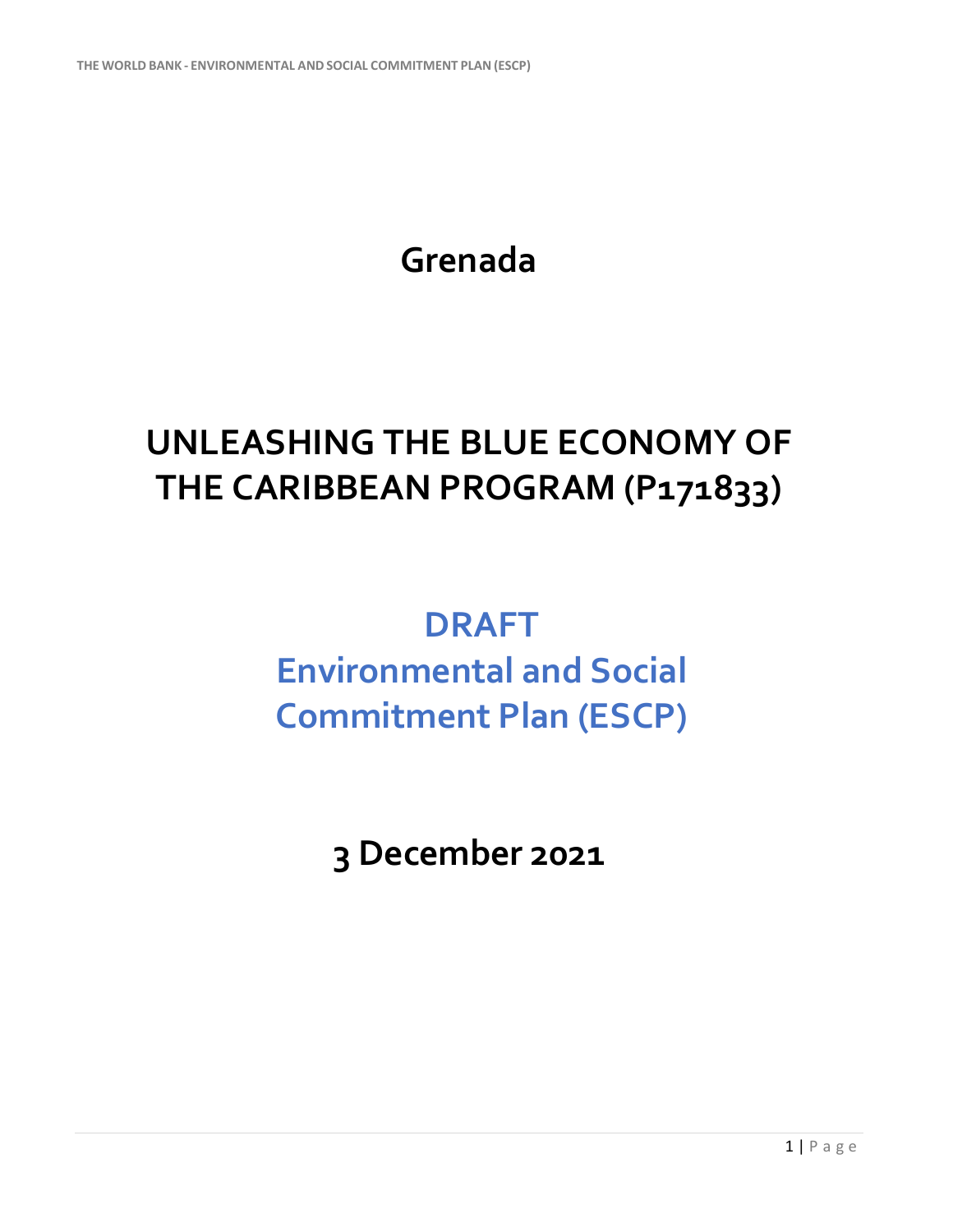## **ENVIRONMENTAL AND SOCIAL COMMITMENT PLAN**

- 1. **Grenada** (hereinafter the Recipient) will implement the "Unleashing the Blue Economy of the Caribbean" Project (the Project), through the Ministry of Finance, Planning, Economic Development & Physical Development. The International Development Association (hereinafter, the Association) has agreed to provide financing forthe Project.
- 2. The Recipient, through the Ministry of Finance, Planning, Economic Development & Physical Development shall implement material measures and actions so that the Project is implemented in accordance with the World Bank's Environmental and Social Standards(**ESSs**). This Environmental and Social Commitment Plan (**ESCP**) sets out material measures and actions, any specific documents, or plans, as well as the timing for each of these.
- 3. The Recipient, through the Ministry of Finance, Planning, Economic Development & Physical Development, shall comply with the provisions of any other environmental and social (E&S) instruments required under the ESSs and referred to in this ESCP, including the Environmental and Social Management Framework (ESMF), Resettlement and Process Framework (RPF), Stakeholder Engagement Plan (SEP), Labor Management Procedures (LMP), and site-specific E&S instruments, as well as the timelines specified in the present ESCP and the listed E&S instruments. The E&S instruments referenced in the ESCP may be updated with the prior written agreement of the Association.
- 4. The Recipient is responsible for ensuring compliance with all requirements of the ESCP even when implementation of specific measures and actions is conducted by the Ministry, agency or unit referenced in 1 above.
- 5. Implementation of the material measures and actions set out in this ESCP shall be monitored and reported to the Association by the Recipient as required by the ESCP and the conditions of the legal agreement.
- 6. As agreed by the Association and the Recipient, this ESCP may be revised from time to time during Project implementation, to reflect adaptive management of Project changes and unforeseen circumstances or in response to an assessment of Project performance conducted under the ESCP itself. In such circumstances, the Recipient shall agree to the changes with the Association and shall update the ESCP to reflect such changes. Agreement on changes to the ESCP will be documented through the exchange of letters signed between the Association and the Minister responsible for the Ministry of Finance, Planning, Economic Development & Physical Development. The Recipient shall promptly disclose the updated ESCP.
- 7. Where Project changes, unforeseen circumstances, or Project performance result in changes to the risks and impacts during Project implementation, the Recipient shall provide additional funds, if needed, to implement actions and measures to address such risks and impacts.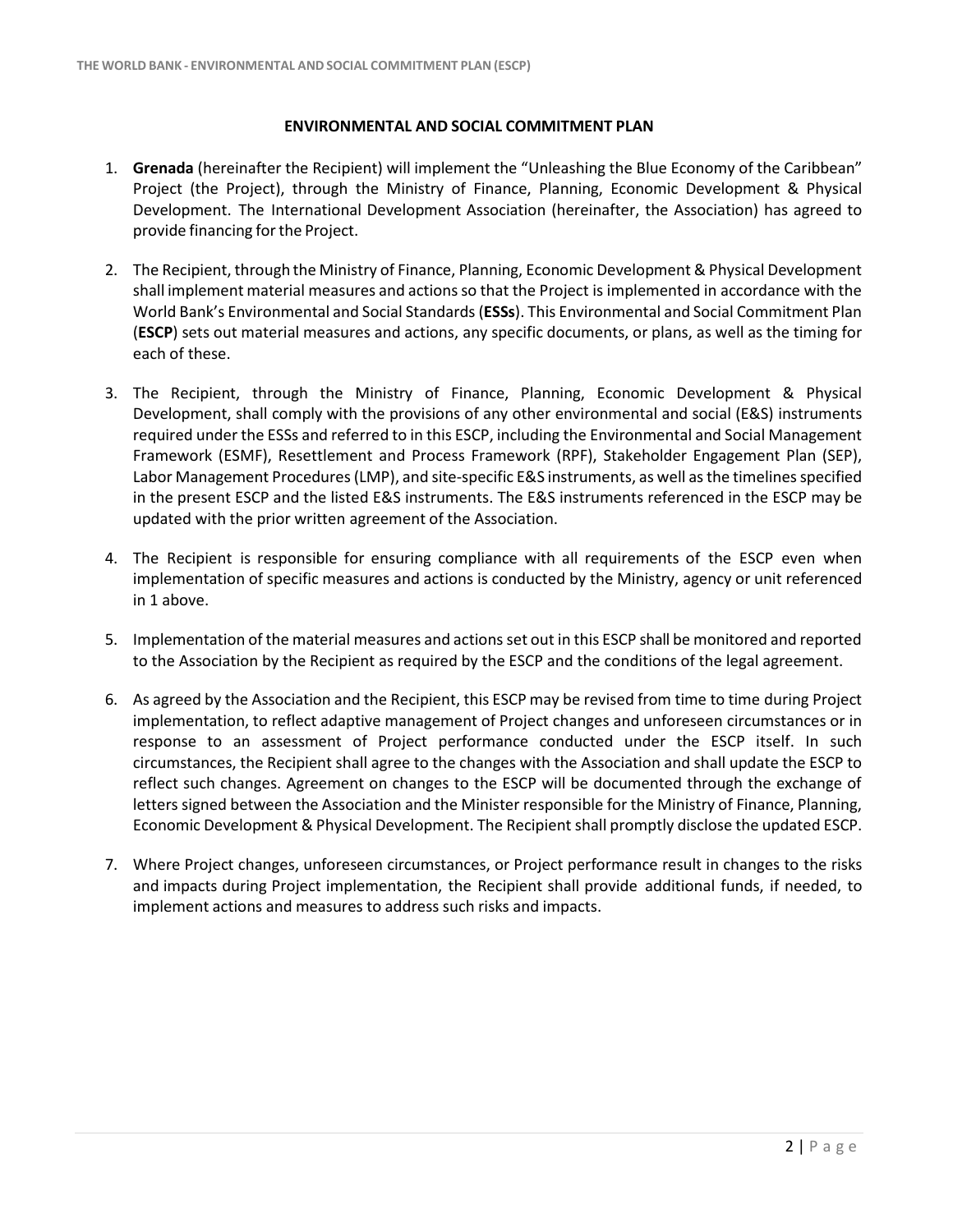|              | <b>MATERIAL MEASURES AND ACTIONS</b>                                                                                                                                                                                                                                                                                                                                                                                                                                                                                                                                                                                                                                                                                                                                                                                                                 | <b>TIMEFRAME</b>                                                                                                                                                                                                                | <b>RESPONSIBLE</b><br><b>ENTITY/AUTHORITY</b>                                             |
|--------------|------------------------------------------------------------------------------------------------------------------------------------------------------------------------------------------------------------------------------------------------------------------------------------------------------------------------------------------------------------------------------------------------------------------------------------------------------------------------------------------------------------------------------------------------------------------------------------------------------------------------------------------------------------------------------------------------------------------------------------------------------------------------------------------------------------------------------------------------------|---------------------------------------------------------------------------------------------------------------------------------------------------------------------------------------------------------------------------------|-------------------------------------------------------------------------------------------|
|              | <b>MONITORING AND REPORTING</b>                                                                                                                                                                                                                                                                                                                                                                                                                                                                                                                                                                                                                                                                                                                                                                                                                      |                                                                                                                                                                                                                                 |                                                                                           |
| A            | <b>REGULAR REPORTING</b><br>Prepare and submit to the Association, as part of the Project Reports, regular monitoring<br>reports on the environmental, social, health and safety (ESHS) performance of the<br>Project, including but not limited to the implementation of the ESCP, status of<br>preparation and implementation of E&S instruments required under the ESCP,<br>stakeholder engagement activities, and functioning of the grievance redress mechanism.                                                                                                                                                                                                                                                                                                                                                                                | Six-monthly reporting throughout<br>Project implementation, starting<br>from the Effective Date. Each<br>report shall be submitted no later<br>than 45 days after the end of each<br>reporting period.                          | PIU / Ministry of Finance,<br>Planning, Economic<br>Development & Physical<br>Development |
| B            | <b>INCIDENTS AND ACCIDENTS</b><br>Promptly notify the Association of any incident or accident related to the Project which<br>has, or is likely to have, a significant adverse effect on the environment, the affected<br>communities, the public or workers, including, inter alia, cases of sexual exploitation and<br>abuse (SEA), sexual harassment (SH), and accidents that result in death, serious or<br>multiple injury. Provide sufficient detail regarding the incident or accident, indicating<br>immediate measures taken or that are planned to be taken to address it, and any<br>information provided by any contractor and supervising entity, as appropriate.<br>Subsequently, as per the Association's request, prepare a report on the incident or<br>accident and propose any measures to address it and prevent its recurrence. | Notify the Association no later than 48<br>hours after learning of any fatality or other<br>incident or accident. A subsequent report<br>will be provided within a timeframe<br>acceptable to the Association, as<br>requested. | PIU / Ministry of Finance,<br>Planning, Economic<br>Development & Physical<br>Development |
| $\mathsf{C}$ | <b>CONTRACTORS MONTHLY REPORTS</b><br>Require contractors to provide monthly monitoring reports to PIU. The monitoring<br>reporting will include a section on environmental, social, health and safety (ESHS) of the<br>construction sites. The supervisory firms shall also provide monthly monitoring reports<br>to PIU. Such monthly reports shall be submitted to the Association upon request.                                                                                                                                                                                                                                                                                                                                                                                                                                                  | Monthly reports submitted to the PIU.<br>Report submitted to the Association<br>upon request.                                                                                                                                   | PIU / Ministry of Finance,<br>Planning, Economic<br>Development & Physical<br>Development |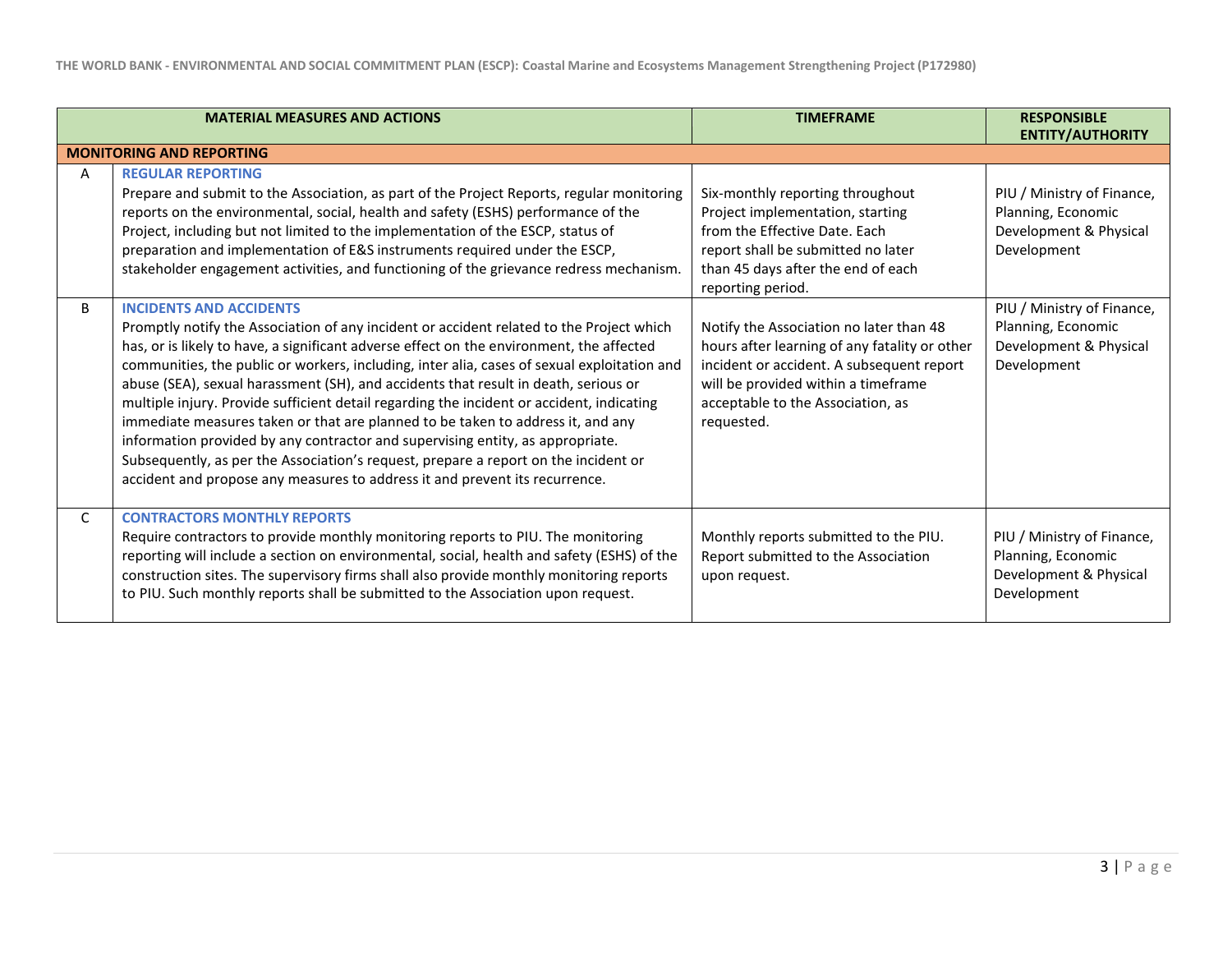|     | <b>ESS 1: ASSESSMENT AND MANAGEMENT OF ENVIRONMENTAL AND SOCIAL RISKS AND IMPACTS</b>                                                                                                                                                                                                                                                                                                                  |                                                                                                                                                                                                                                                                                                 |                                                                                           |  |
|-----|--------------------------------------------------------------------------------------------------------------------------------------------------------------------------------------------------------------------------------------------------------------------------------------------------------------------------------------------------------------------------------------------------------|-------------------------------------------------------------------------------------------------------------------------------------------------------------------------------------------------------------------------------------------------------------------------------------------------|-------------------------------------------------------------------------------------------|--|
|     | <b>MATERIAL MEASURES AND ACTIONS</b>                                                                                                                                                                                                                                                                                                                                                                   | <b>TIMEFRAME</b>                                                                                                                                                                                                                                                                                | <b>RESPONSIBLE</b><br><b>ENTITY/AUTHORITY</b>                                             |  |
| 1.1 | <b>ORGANIZATIONAL STRUCTURE</b><br>Establish and maintain, as a part of the Project Implementation Unit (PIU), an<br>organizational structure with qualified staff and resources to support, among others, the<br>management of E&S risks.<br>This shall include, at minimum, the following key E&S staff:<br>One (1) Environmental Specialist<br>One (1) Social Specialist                            | Hire key staff no later than 90 days after<br>the Project Effective Date.<br>This organizational structure shall remain<br>in place throughout Project<br>implementation.                                                                                                                       | PIU / Ministry of Finance,<br>Planning, Economic<br>Development & Physical<br>Development |  |
| 1.2 | <b>MANAGEMENT TOOLS AND INSTRUMENTS</b><br>Ensure that the Project is executed in accordance with the following requirements, and in<br>a manner acceptable to the Association:<br>a) Develop, consult, adopt, disclose and implement an Environmental and Social<br>Management Framework (ESMF) for the Project, consistent with the relevant ESSs, and in<br>a manner acceptable to the Association. | a) Submit the final ESMF for the<br>Association's no objection and adopt and<br>disclose no later than sixty (60) days after<br>the Project Effective Date, or before any<br>project activity starts (whichever occurs<br>first). It shall be implemented throughout<br>Project implementation. | PIU / Ministry of Finance,<br>Planning, Economic<br>Development & Physical<br>Development |  |
|     | b) Prepare, consult, adopt, disclose, and implement specific environmental and<br>social impact assessments (ESIAs) and environmental and social management<br>plans (ESMPs) and other plans as applicable for subprojects and other relevant<br>Project activities, in accordance with the ESMF and in a manner acceptable to the<br>Association.                                                     | b) The ESIAs/ESMPs shall be adopted<br>upon WB's No objection and before<br>launching the respective bidding<br>processes. Implement ESMPs<br>throughout the entire duration of the<br>subproject or respective Project<br>activity.                                                            |                                                                                           |  |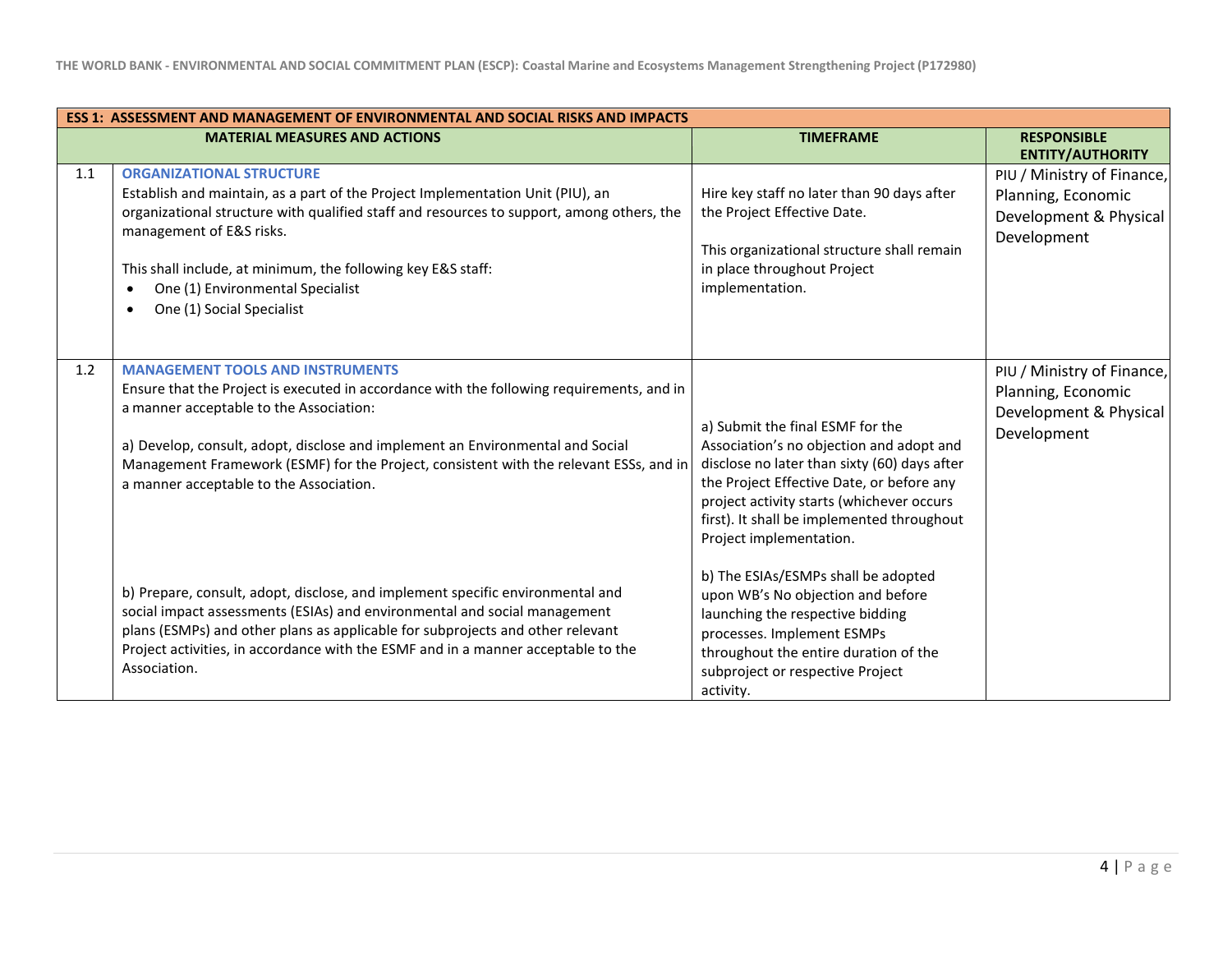| 1.3 | <b>MANAGEMENT OF CONTRACTORS</b><br>a) Incorporate the relevant aspects of this ESCP, including, inter alia, the relevant<br>requirements of the ESMF, Labor Management Procedures (LMP), ESIAs/ESMPs, and<br>codes of conduct, in the environmental, social, and health & safety specifications of<br>the bidding and procurement documents and contracts with consulting firms,<br>contractors, and supervision firms and in their respective contracts.<br>b) Ensure that all consulting firms, contractors, and supervision firms comply with                                                                                                                                          | a) Prior to commencing the relevant<br>bidding processes, and thereafter<br>incorporate in the respective<br>contracts.<br>b) Throughout the implementation of                                                                                                                                                                                                                                                                                                                                                                                                                                                                                                                | PIU / Ministry of Finance,<br>Planning, Economic<br>Development & Physical<br>Development |
|-----|--------------------------------------------------------------------------------------------------------------------------------------------------------------------------------------------------------------------------------------------------------------------------------------------------------------------------------------------------------------------------------------------------------------------------------------------------------------------------------------------------------------------------------------------------------------------------------------------------------------------------------------------------------------------------------------------|-------------------------------------------------------------------------------------------------------------------------------------------------------------------------------------------------------------------------------------------------------------------------------------------------------------------------------------------------------------------------------------------------------------------------------------------------------------------------------------------------------------------------------------------------------------------------------------------------------------------------------------------------------------------------------|-------------------------------------------------------------------------------------------|
|     | the environmental, social, and health & safety specifications as well as the codes<br>of conduct of their respective contracts.                                                                                                                                                                                                                                                                                                                                                                                                                                                                                                                                                            | each subproject or respective Project<br>activity.                                                                                                                                                                                                                                                                                                                                                                                                                                                                                                                                                                                                                            |                                                                                           |
| 1.4 | <b>TECHNICAL ASSISTANCE</b><br>Ensure that consultancies, studies, capacity-building activities, training and any other<br>activity of technical assistance provided under the Project be carried out in accordance<br>with Terms of Reference (TORs) which incorporate all ESSs relevant requirements, in a<br>manner acceptable to the Bank.                                                                                                                                                                                                                                                                                                                                             | Submit TORs for review and no objection of<br>the Bank before launching the respective<br>bidding process. This shall be carried out<br>throughout the implementation of the<br>Project.                                                                                                                                                                                                                                                                                                                                                                                                                                                                                      | PIU / Ministry of Finance,<br>Planning, Economic<br>Development & Physical<br>Development |
| 1.5 | PERMITS, CONSENTS AND AUTHORIZATIONS<br>Obtain or assist in obtaining, as appropriate, the permits, consents and authorizations<br>that are applicable to the Project from relevant authorities. Comply or cause to comply,<br>as appropriate, with the conditions established in these permits, consents, and<br>authorizations.                                                                                                                                                                                                                                                                                                                                                          | As applicable, to be obtained prior to<br>initiating activities that require permits,<br>consents, and authorizations.                                                                                                                                                                                                                                                                                                                                                                                                                                                                                                                                                        | PIU / Ministry of Finance,<br>Planning, Economic<br>Development & Physical<br>Development |
| 1.6 | <b>CONTINGENT EMERGENCY RESPONSE</b><br>a) Ensure that the Contingent Emergency Response Component (CERC) Manual includes<br>a description of the ESHS assessment and management arrangements included in the<br>Emergency Action Plan as established in the ESMF prepared for this Project.<br>b) Prepare, consult, adopt, and disclose any E&S instrument which may be required<br>for activities under Part 3 of the Project, in accordance with the CERC Manual, the<br>ESMF, and the ESSs, and thereafter implement the measures and actions required<br>under said instruments, within the timeframes specified in said instruments, all in<br>manner acceptable to the Association. | a) The adoption of the CERC Manual, in form The entity/ministry/agency<br>and substance acceptable to the Bank is a<br>withdrawal condition, under [section] of the Part 3 of the Project.<br>legal agreement for the Project.<br>b) The E&S instruments shall be submitted<br>for the Association's prior review and no<br>objection, and thereafter adopted and<br>disclosed before carrying out any activity<br>under Part 3 of the Project that requires the<br>preparation of these instruments. Once<br>adopted, the instruments shall be<br>implemented in accordance with their<br>terms, in a manner acceptable to the<br>Association, throughout the implementation | designated by Grenada, for                                                                |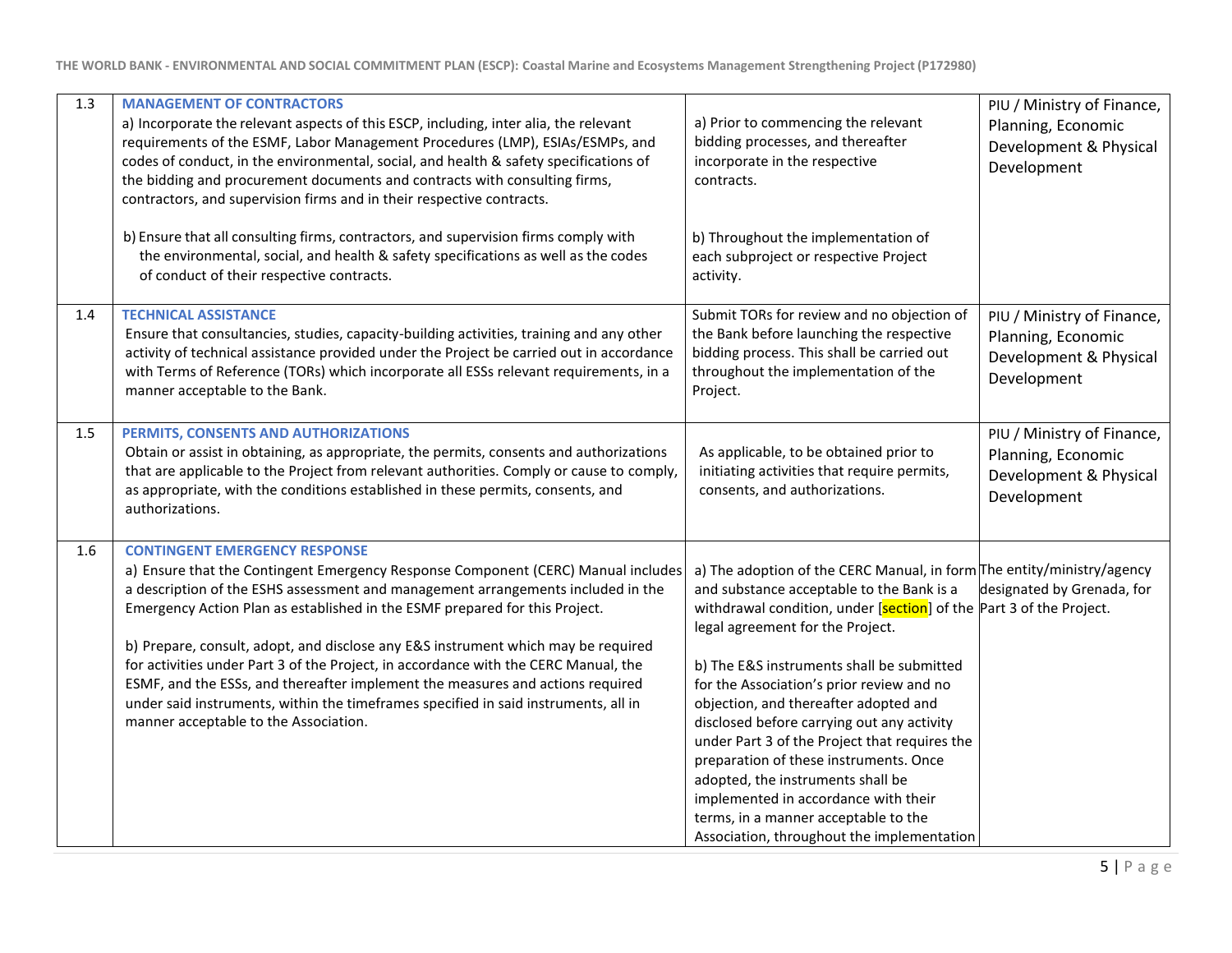|     |                                                                                                                                                                                                                                                                                                                             | of activities under Part 3 of the Project.                                                                                                                                                                                                          |                                                                                           |
|-----|-----------------------------------------------------------------------------------------------------------------------------------------------------------------------------------------------------------------------------------------------------------------------------------------------------------------------------|-----------------------------------------------------------------------------------------------------------------------------------------------------------------------------------------------------------------------------------------------------|-------------------------------------------------------------------------------------------|
|     | <b>ESS 2: LABOR AND WORKING CONDITIONS</b>                                                                                                                                                                                                                                                                                  |                                                                                                                                                                                                                                                     |                                                                                           |
| 2.1 | <b>LABOR MANAGEMENT PROCEDURES</b><br>a) Develop, consult, adopt and disclose Labor Management Procedures agreed during<br>preparation, consistent with the relevant ESSs, and in a manner acceptable to the<br>Association.                                                                                                | a) The draft LMP shall be developed,<br>consulted upon and, thereafter, revised,<br>adopted and publicly disclosed within sixty<br>(60) days following the effective date of<br>the Project.                                                        | PIU / Ministry of Finance,<br>Planning, Economic<br>Development & Physical<br>Development |
|     | b) Update as needed and implement the LMP.                                                                                                                                                                                                                                                                                  | b) Throughout Project implementation.                                                                                                                                                                                                               |                                                                                           |
| 2.2 | <b>GRIEVANCE REDRESS MECHANISM (GRM) FOR PROJECT WORKERS</b><br>a) Establish, maintain, and operate a grievance mechanism for Project workers as<br>described in the LMP and consistent with ESS2.<br>b) Incorporate the requirements of the GRM for workers into the bidding documents and<br>the corresponding contracts. | a) Establish the GRM before contracting<br>workers under the Project and maintain it<br>throughout Project implementation.<br>b) Before starting bidding processes<br>and thereafter incorporate in the<br>respective contracts.                    | PIU / Ministry of Finance,<br>Planning, Economic<br>Development & Physical<br>Development |
| 2.3 | <b>OCCUPATIONAL HEALTH AND SAFETY (OHS) MEASURES</b><br>a) Develop and implement Occupational, Health and Safety Plans (OHSPs) as part of<br>the development and implementation of site specific ESMPs, in accordance with<br>relevant guidelines specified in the ESMF and LMP.                                            | a) Same timeframe than for action 1.2.b.                                                                                                                                                                                                            | PIU / Ministry of Finance,<br>Planning, Economic<br>Development & Physical<br>Development |
|     | b) Incorporate the OHS measures into bidding documents and contracts with<br>consulting firms, contractors and supervision firms.<br>c) Ensure that the OHS measures specified are implemented for each work site/activity.                                                                                                 | b) Prior to commencing the<br>corresponding bidding process of each<br>works package and thereafter<br>incorporate in the respective contracts.<br>c) Throughout implementation of each<br>individual subproject or respective Project<br>activity. |                                                                                           |
| 2.4 | <b>EMERGENCY PREPAREDNESS AND RESPONSE</b><br>Develop and implement Emergency Response Plan (ERP) as part of the site-specific<br>ESMPs, in accordance with the guidelines specified in the ESMF. Ensure workers and<br>contractors are trained to implement the ERP.                                                       | Same timeframe than for action 1.2.b.                                                                                                                                                                                                               | PIU / Ministry of Finance,<br>Planning, Economic<br>Development & Physical<br>Development |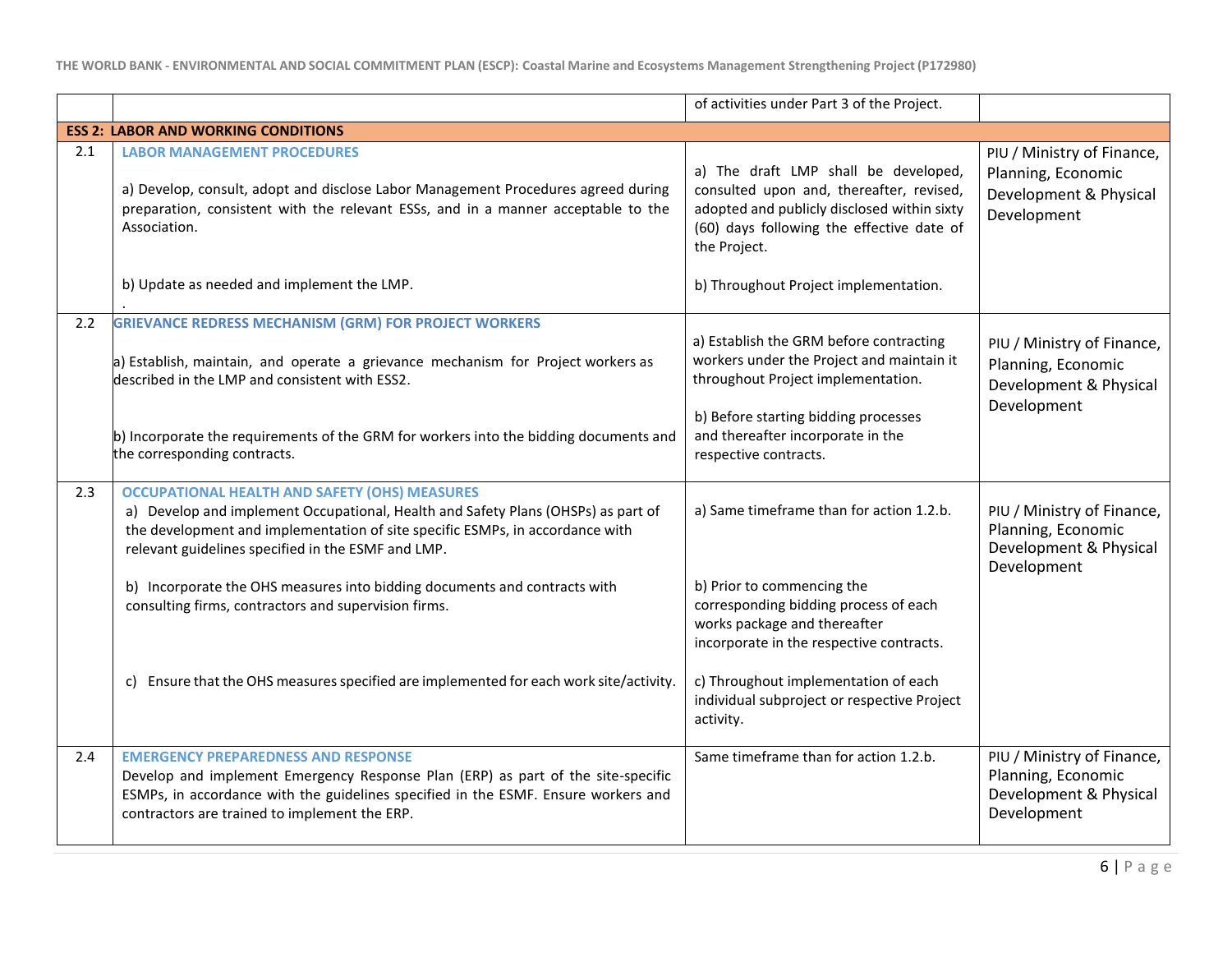| 2.5  | <b>CODE OF CONDUCT</b><br>Establish provisions in the bidding documents with consulting firms, contractors and<br>supervision firms to include a Code of Conduct to be signed by all workers, including<br>subcontractors. The Code of Conduct must be based on the format contained in the LMP<br>and should address, among other issues, the risk of Sexual Exploitation and Abuse (SEA)<br>and Sexual Harassment (SH) in the workplace.                                                                                                                 | Before launching the bidding process. | PIU / Ministry of Finance,<br>Planning, Economic<br>Development & Physical<br>Development |  |
|------|------------------------------------------------------------------------------------------------------------------------------------------------------------------------------------------------------------------------------------------------------------------------------------------------------------------------------------------------------------------------------------------------------------------------------------------------------------------------------------------------------------------------------------------------------------|---------------------------------------|-------------------------------------------------------------------------------------------|--|
|      | <b>ESS 3: RESOURCE EFFICIENCY AND POLLUTION PREVENTION AND MANAGEMENT</b>                                                                                                                                                                                                                                                                                                                                                                                                                                                                                  |                                       |                                                                                           |  |
| 3.1  | <b>WASTE MANAGEMENT</b><br>Develop and implement a waste management plan (WMP) as part of the site-specific<br>ESIAs and ESMPs, in accordance with the guidelines specified in the ESMF                                                                                                                                                                                                                                                                                                                                                                    | Same timeframe than for action 1.2. b | PIU / Ministry of Finance,<br>Planning, Economic<br>Development & Physical<br>Development |  |
|      | <b>ESS 4: COMMUNITY HEALTH AND SAFETY</b>                                                                                                                                                                                                                                                                                                                                                                                                                                                                                                                  |                                       |                                                                                           |  |
| 4.1. | <b>COMMUNITY HEALTH AND SAFETY</b><br>Assess and manage specific risks and impacts to the community arising from Project<br>activities, including, inter alia, site preparation and rehabilitation, management of traffic<br>disruptions during construction works, prevention of COVID-19 and response to<br>emergency situations, and include mitigation measures in the ESMPs to be prepared in<br>accordance with the ESMF, and in a manner acceptable to the Association.                                                                             | Same timeframe than for action 1.2.b  | PIU / Ministry of Finance,<br>Planning, Economic<br>Development & Physical<br>Development |  |
| 4.2. | SEXUAL EXPLOITATION AND ABUSE (SEA) AND SEXUAL HARASSMENT (SH)<br>Implement sexual abuse and exploitation and sexual harassment (SEA/SH) prevention<br>and response measures, proportionate to the risks of the Project, including availability of<br>a list of services for victims of SEA/SH in the areas of intervention, adoption of the code<br>of conduct by all workers, and adequate treatment of SEA/SH grievances in the Project<br>level GRM, as reflected in the SEP and LMP. These measures shall also be included in<br>site-specific ESMPs. | Throughout Project implementation     | PIU / Ministry of Finance,<br>Planning, Economic<br>Development & Physical<br>Development |  |
| 4.3  | <b>UNIVERSAL ACCESS</b><br>Where technically and financially feasible, civil work designs shall incorporate the<br>concept of universal access as described in the ESMF, including during<br>restoration/replacement of ramps, elevators, and toilets for persons with disabilities.                                                                                                                                                                                                                                                                       | Same timeframe than for action 1.2. b | PIU / Ministry of Finance,<br>Planning, Economic<br>Development & Physical<br>Development |  |
|      | <b>ESS 5: LAND ACQUISITION, RESTRICTIONS ON LAND USE AND INVOLUNTARY RESETTLEMENT</b>                                                                                                                                                                                                                                                                                                                                                                                                                                                                      |                                       |                                                                                           |  |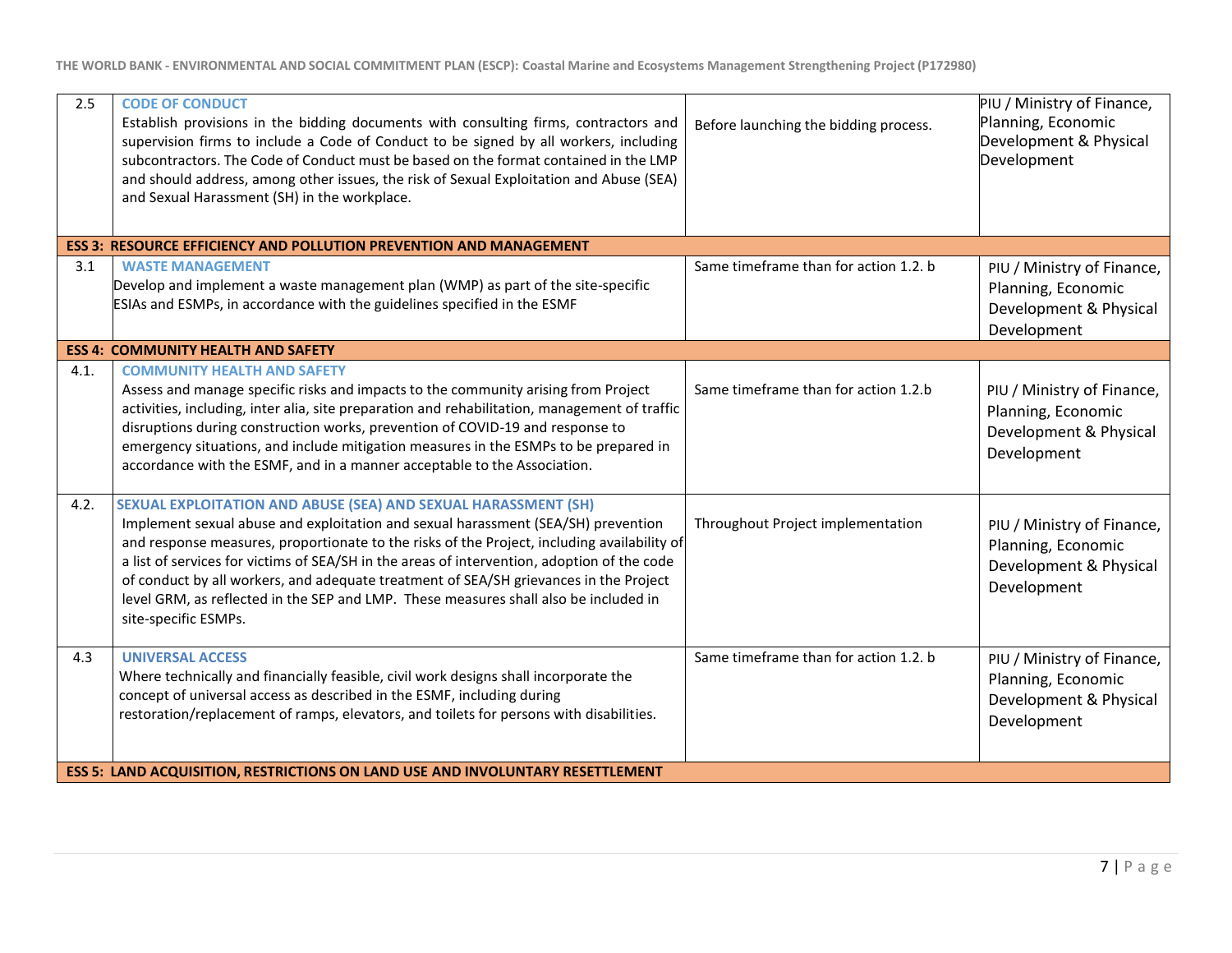| 5.1  | <b>RESETTLEMENT PLANS</b>                                                                                                                                                                                                                                                                                                                                                                                                                                                                                                                                                                                                                                                                                                                                                                                                                                                                                                                                                                                                                                                                                                                                  |                                                                                                                                                                                                                                             |                                                                                           |
|------|------------------------------------------------------------------------------------------------------------------------------------------------------------------------------------------------------------------------------------------------------------------------------------------------------------------------------------------------------------------------------------------------------------------------------------------------------------------------------------------------------------------------------------------------------------------------------------------------------------------------------------------------------------------------------------------------------------------------------------------------------------------------------------------------------------------------------------------------------------------------------------------------------------------------------------------------------------------------------------------------------------------------------------------------------------------------------------------------------------------------------------------------------------|---------------------------------------------------------------------------------------------------------------------------------------------------------------------------------------------------------------------------------------------|-------------------------------------------------------------------------------------------|
|      | a) Prepare, consult, adopt, disclose and implement a consolidated Resettlement Policy<br>Framework and Process Framework (RPF) consistent with ESS5, in a manner acceptable<br>to the Association.                                                                                                                                                                                                                                                                                                                                                                                                                                                                                                                                                                                                                                                                                                                                                                                                                                                                                                                                                         | a) The RPF shall be developed, consulted,<br>submitted to the Association for no-<br>objection, adopted, and disclosed no later<br>than sixty (60) days after the Project<br>Effective Date.                                                | PIU / Ministry of Finance,<br>Planning, Economic<br>Development & Physical<br>Development |
|      | b) When warranted, prepare, consult, disclose, adopt, and implement resettlement<br>action plans (RAPs) for each subproject or activity under the Project for which the<br>Resettlement and Process Framework (RPF) requires such RAP, in accordance with ESS5,<br>and thereafter adopt and implement the respective RAPs, in a manner acceptable to the<br>Association.                                                                                                                                                                                                                                                                                                                                                                                                                                                                                                                                                                                                                                                                                                                                                                                   | b) Actions Plans shall be submitted for the<br>Association's no objection, and, thereafter<br>adopted and, implemented prior to<br>commencing the subproject o respective<br>Project activities that involve impacts<br>covered under ESS5. |                                                                                           |
| 5.2. | <b>WILLING SELLER / WILLING BUYER TRANSACTIONS</b><br>Provide evidence if "willing buyer-willing seller" transactions are contemplated, to<br>demonstrate that the sale-purchase of land for the implementation of civil works was<br>voluntary and informed, in which the seller had a real opportunity to keep the land and<br>refuse to sell it, without coercion or fear of reprisals, and that the negotiations were<br>based on market prices and will not have any adverse effects on third parties, in<br>accordance with ESS5.                                                                                                                                                                                                                                                                                                                                                                                                                                                                                                                                                                                                                    | Submit the evidence to the Association<br>prior to the transaction.                                                                                                                                                                         | PIU / Ministry of Finance,<br>Planning, Economic<br>Development & Physical<br>Development |
| 5.3. | <b>LAND DONATIONS</b><br>Provide evidence for any land donations for investments, in accordance with ESS5, on: a)<br>potential donors have been adequately informed and consulted regarding the Project<br>and the options available to them; b) potential donors are aware that refusal is an option<br>and they have confirmed in writing their willingness to proceed with the donation; c) the<br>amount of land being donated is small and will not reduce the remaining surface area of<br>land of the donor below the necessary amount to maintain their current livelihood<br>levels; d) no relocation of homes is involved; e) it is expected that the donor will benefit<br>directly from the Project, f) for community or collectively owned land, the donation can<br>take place only with the agreement of the individuals who use or occupy the land, g)<br>there exist alternative areas for installation/construction of project infrastructure; and h)<br>besides the legal owner, the occupants or users that will be physically or economically<br>displaced have been consulted and their impacts compensated in accordance with ESS5. | Submit the evidence to the Association prior<br>to the transaction.                                                                                                                                                                         | PIU / Ministry of Finance,<br>Planning, Economic<br>Development & Physical<br>Development |
| 5.4  | <b>GRIEVANCE MECHANISM</b><br>Implement the GRM included in the SEP and RPF and integrate it into each RAPs, as<br>warranted. A separate log for claims and complaints related to ESS5 shall be<br>maintained.                                                                                                                                                                                                                                                                                                                                                                                                                                                                                                                                                                                                                                                                                                                                                                                                                                                                                                                                             | Throughout implementation of each RAP                                                                                                                                                                                                       | PIU / Ministry of Finance,<br>Planning, Economic<br>Development & Physical                |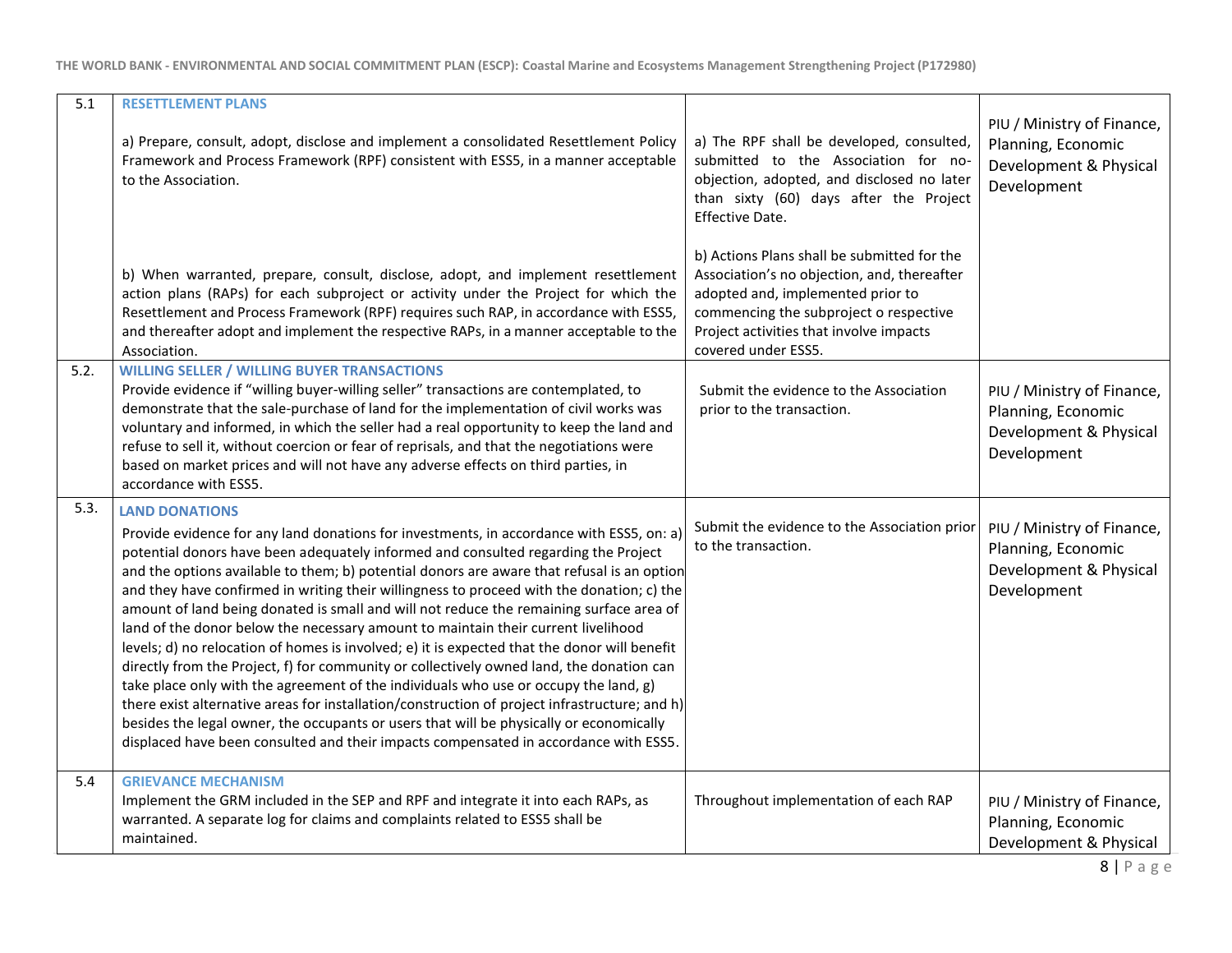|      |                                                                                                                               |                                                   | Development                |
|------|-------------------------------------------------------------------------------------------------------------------------------|---------------------------------------------------|----------------------------|
|      |                                                                                                                               |                                                   |                            |
|      |                                                                                                                               |                                                   |                            |
|      | <b>ESS 6: BIODIVERSITY CONSERVATION AND SUSTAINABLE MANAGEMENT OF LIVING NATURAL RESOURCES</b>                                |                                                   |                            |
| 6.1  | <b>BIODIVERSITY RISKS AND IMPACTS</b>                                                                                         |                                                   | PIU / Ministry of Finance, |
|      | Include in the ESIA and ESMPs, as needed, measures to manage the potential risks and                                          | Same timeframe as for action 1.2. b               | Planning, Economic         |
|      | impacts to biodiversity, in accordance with the ESMF and ESS.                                                                 |                                                   | Development & Physical     |
|      |                                                                                                                               |                                                   | Development                |
|      | ESS 7: INDIGENOUS PEOPLES/SUB-SAHARAN AFRICAN HISTORICALLY UNDERSERVED TRADITIONAL LOCAL COMMUNITIES                          |                                                   |                            |
|      | ESS 7 is not currently relevant.                                                                                              |                                                   |                            |
|      | <b>ESS 8: CULTURAL HERITAGE</b>                                                                                               |                                                   |                            |
| 8.1  | <b>CHANCE FINDS</b>                                                                                                           |                                                   |                            |
|      | Develop, adopt, and implement a chance findsprocedure as part of each                                                         | Incorporate chance-find procedures into the       | PIU / Ministry of Finance, |
|      | ESMP and in line with the ESMF prepared for the Project                                                                       | ESMPs to be prepared under Action 1.2b.           | Planning, Economic         |
|      |                                                                                                                               | above, as required under the ESMF.                | Development & Physical     |
|      |                                                                                                                               |                                                   | Development                |
| 8.2  | <b>CULTURAL HERITAGE</b>                                                                                                      |                                                   |                            |
|      | As part of site-specific ESMPs, carry out screening/assessment of tangible and intangible                                     | Same timeframe than for action 1.2. b             | PIU / Ministry of Finance, |
|      | cultural heritage present in areas which may be affected by Project activities in                                             |                                                   | Planning, Economic         |
|      | accordance with requirements specified in the ESMF. If the need for a Cultural Heritage                                       |                                                   | Development & Physical     |
|      | Management Plan (CHMP) is identified, develop, adopt and implement such CHMP, in<br>accordance with the requirements of ESS8. |                                                   | Development                |
|      |                                                                                                                               |                                                   |                            |
|      | <b>ESS 9: FINANCIAL INTERMEDIARIES</b>                                                                                        |                                                   |                            |
|      | ESS 9 is not currently relevant.                                                                                              |                                                   |                            |
|      | <b>ESS 10: STAKEHOLDER ENGAGEMENT AND INFORMATION DISCLOSURE</b>                                                              |                                                   |                            |
| 10.1 | <b>STAKEHOLDER ENGAGEMENT PLAN</b>                                                                                            |                                                   |                            |
|      | a) Develop, consult, adopt and disclose a Stakeholder Engagement Plan (SEP) and                                               | a) Submit the final SEP for the Association's     | PIU / Ministry of Finance, |
|      | implement it thereafter, consistent with the relevant ESSs, and in a manner                                                   | no objection and adopt and disclose no later      | Planning, Economic         |
|      | acceptable to the Association                                                                                                 | than sixty (60) days after the Project            | Development & Physical     |
|      |                                                                                                                               | Effective Date, or before any project activity    | Development                |
|      |                                                                                                                               | starts (whichever occurs first). It shall be      |                            |
|      |                                                                                                                               | implemented throughout Project<br>implementation. |                            |
|      |                                                                                                                               |                                                   |                            |
|      |                                                                                                                               | a) Six-monthly reporting as set out in            |                            |
|      | b) Report on the implementation of the SEP.                                                                                   | action A above.                                   |                            |
|      |                                                                                                                               |                                                   |                            |